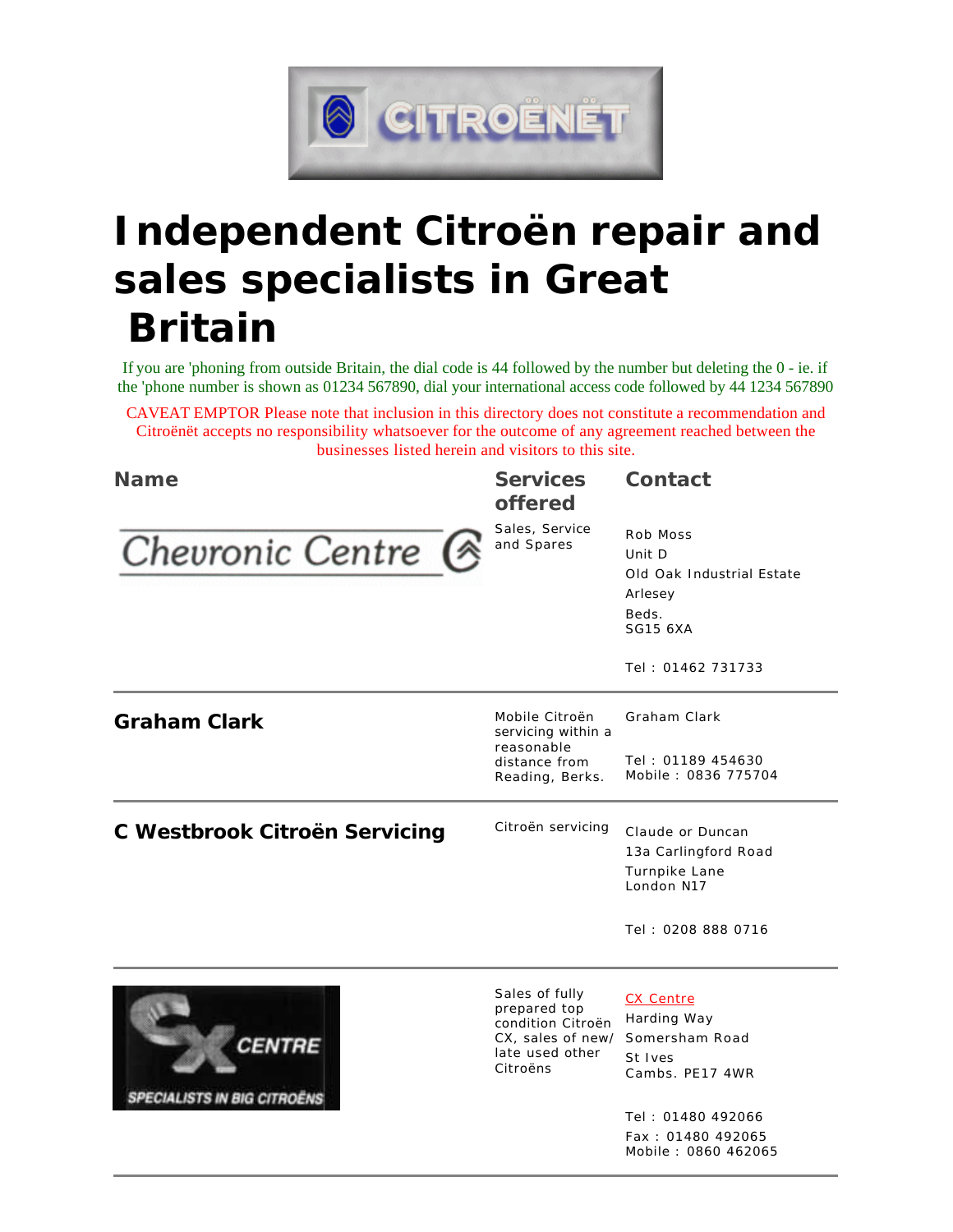

Repair and service of all Citroen vehicles (both body and mechanics) and specialisists in restoring DS models

## Centreville Garage

Chapman Street Shields Road Chillingham Industrial Estate Heaton Junction Newcastle upon Tyne NE6 2XT

Tel : 0191 276 3730 Fax : 0191 265 9995

e-mail or e-mail

Sales and service Citroën XM Centre of fully prepared, top quality Citroen XMs

"For Wheels" Unit 4 Within Thames water Sandford-on-Thames Oxford OX4 4ZX

Tel : 01865 395500/01235 536284



Professional care for Citroens at affordable rates - all models, hydropneumatics, Worthing MOT, courtesy cars

### The Tin Snail Co

Central Works Bridge Street BN17 7BU

plus Piaggio, Vespa and Gilera Tel : 01903 823880

e-mail



and fibreglass parts stainless steel adventure bars.

You can now order on line with a credit or payment card

Graphics for 2CVs Graphics by Jeff & Chris 85 Market Street Hollingworth Hyde, Cheshire, England. SK14 8JA

> Tel : 01457 765995 Fax : 01457 765995 Mobile : 07801 082044

e-mail